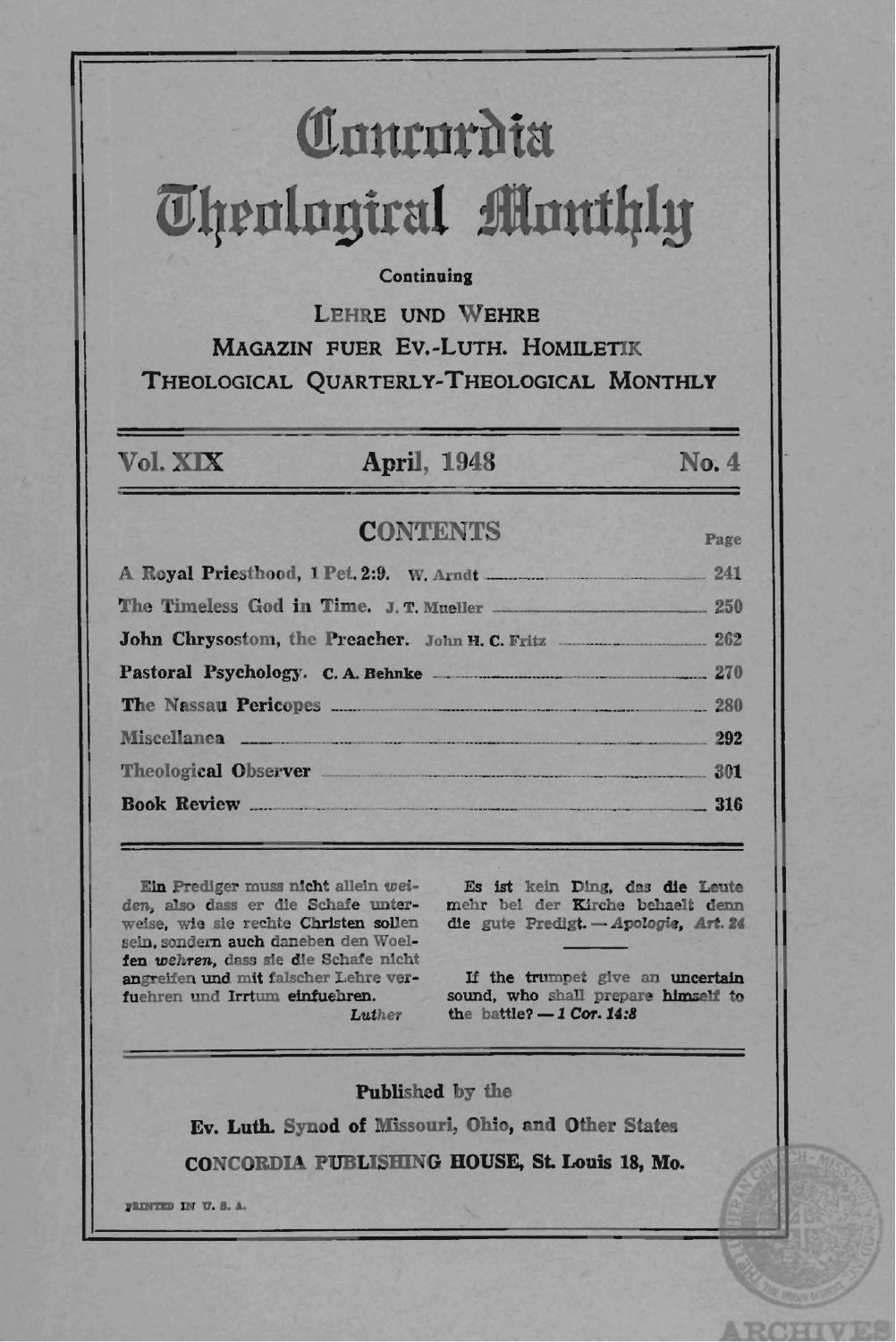## **John Chrysostom, the Preacher**  By JOHN H. C. FRITZ

John Chrysostom  $-$  the name Chrysostom, the golden mouth, was given him by the Church because of his oratorical ability. He has been known by that name since the seventh century. He was born of noble parentage at Antioch, Syria, on the river Orontes, in 347 A. D. Antioch, Alexandria, Constantinople, and Rome were outstanding cities in those days. Antioch was one of the most splendid cities in the Roman Empire. It had a population of two hundred thousand. Though half of the inhabitants were nominally Christians, their Christianity varied from severe asceticism to almost pagan laxity. The population of Antioch contained Asiatic, Syrian, Greek, Jewish, and Roman elements. "All lands contributed of their resources to its wealth and pleasure and luxury. It was a magnificent city. Its streets were adorned with covered colonnades of marble, on either side, beneath which its inhabitants walked protected from the scorching sun of summer and the rains of winter. From the mountains to the south, massive stone aqueducts, whose solid masonry remains to this day, brought copious streams of water to supply its numerous baths and fountains. Everywhere the cool refreshing spray and the soothing sounds of flowing water delighted the senses. Splendid villas in the midst of beautiful gardens adorned its suburbs; likewise pleasure groves and parks, which the people much frequented. Among the latter was the celebrated Grove of Daphne, described with such fullness by General Wallace in his famous work of fiction *[Ben Hur].* It was dedicated to the worship of Apollo, was furnished with every enticement to the senses, and so rich in its enchantments that the saying arose concerning it: 'Better be a worm and feed on the mulberries of Daphne than a king's guest.' In the mixed population of this great city, 'the impulsive oriental temperament was the most dominant. They abandoned themselves freely to those voluptuous recreations for which their city and climate afforded every facility and inducement. The bath, the circus, the chariot races and the theatre were their constant amusements, and pursued by them with the eagerness of a pleasure-loving nature.''' (Currier, *Nine Great Preachers.)* Barring our modern inventions, Antioch compares favor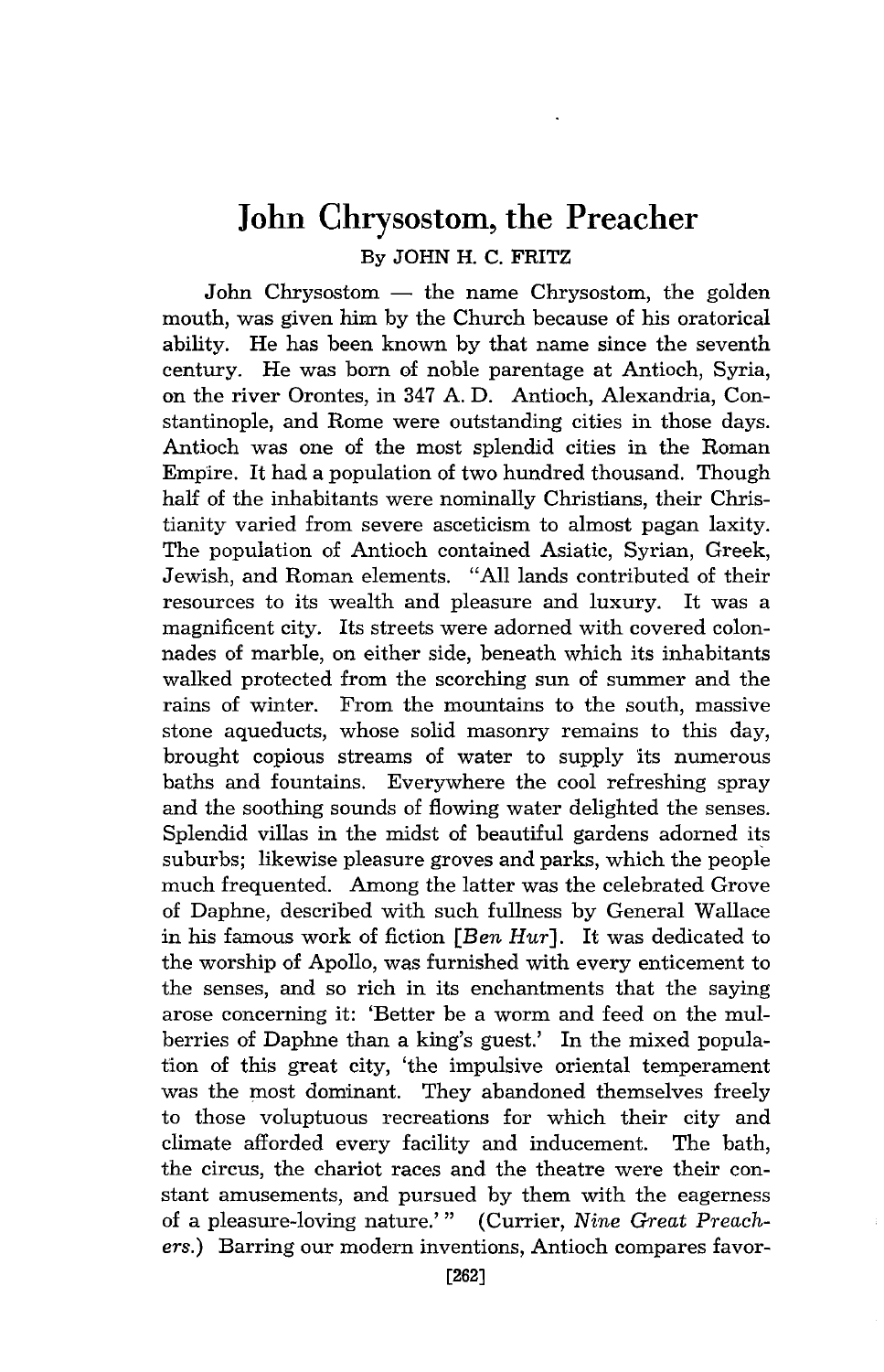ably with the large cities of our own day. And the world in which Chrysostom lived was essentially the same world in which we live today; the human being has not essentially changed.

The Roman Empire at that time was fast declining through internal corruption and through attacks from barbaric people outside of its own borders. Says Currier: "There was decay of every kind, decay of domestic virtue, decay of patriotism, decay of faith in the old religion before faith in the new Christianity was strong enough to take its place, decay in the power of law, decay of industry, decay of all the elements of security." (Loc. cit.)

It was in this environment that Chrysostom grew up. His pious mother, Anthusa, who at the age of twenty was left a widow with two children and who did not remarry, exerted a most wholesome Christian influence upon her son John and provided for him also a good schooling under Libanius, the best teacher of rhetoric of that age. It was Libanius who remarked: "What women these Christians have!" And the Emperor Julian, d.363, blamed the Christian women for preventing him from reviving paganism.

Chrysostom at first studied law and also entered upon its practice. But this profession did not at all appeal to him. Chief among the causes which persuaded him to abandon it was the influence exerted by a schoolmate and friend, Basil, who later became a bishop. Likewise a good influence was exerted upon Chrysostom by Bishop Meletius of Antioch, who induced him to be baptized in the year 370 and to accept the office of a reader, which was the first step toward the ministerial office. Chrysostom had desired to go with Basil to the monastery, but he yielded to the wishes of his mother not to do so. However, at home he led an ascetic life and devoted himself intensely to the study of the Scriptures. In this study he was directed by Diodorus, the friar of a monastery. After his mother's death Chrysostom spent six months in a monastery in the mountains to the south of Antioch. There he led such a severe ascetic life that he injured his health and was compelled to return to Antioch. After fifteen years of such preparation he was finally ordained by Bishop Flavian in the year 386 as a presbyter. He soon became a very popular preacher. The remaining twenty years of his life were about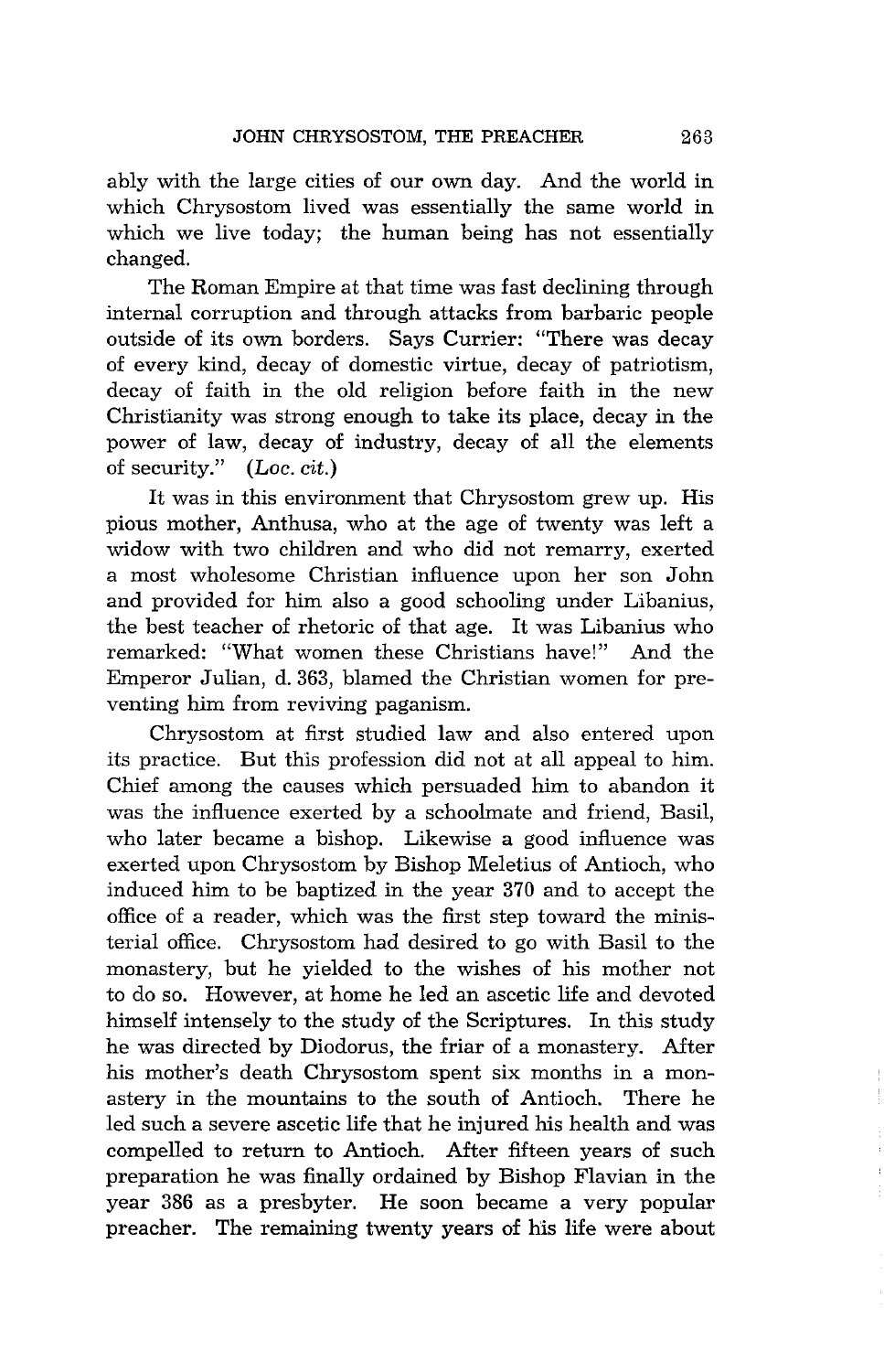equally divided between his being a preacher at Antioch and later an archbishop at Constantinople. Chrysostom's life was that of hard work and many trials. Because of his fearless denunciation of sin he was twice sent into exile, where he died in the year 407, at the age of sixty years, his last words being, "Glory to God in all things."

Chrysostom's life may be divided into five periods. (1) His youth and training till his conversion and Baptism, A. D. 347-370. (2) His ascetic and monastic life, 370-381. (3) His public life as priest and preacher at Antioch,  $381-398$ . (4) His episcopate at Constantinople, 398-404. (5) His exile to his death,  $404-407$ .

I thought it well to give this brief historical background in order that Chrysostom's work as a preacher may be better understood and evaluated. Chrysostom was very sincere, took his ministerial office very seriously, and was much concerned about the spiritual welfare of his people. He led a very frugal, even ascetic life, did not shirk hard work, and had the courage to speak what his conscience demanded. In his treatise *On the Priesthood* (Book V), he gives us some idea of his conception of the preacher and his work. He speaks of "the expenditure of great labor upon the preparation of discourses to be delivered in public," warning that the preacher should not seek to attract the hearer unto himself by mere eloquence. He also warns against plagiarism, saying: "If it has occurred to any preacher to weave into his sermons any part of other men's works, he is exposed to greater disgrace than those who steal money." Chrysostom says that the preacher should cultivate the power of preaching well and be indifferent to the praise of his hearers. When his own sermons were often interrupted by applause, a custom of the people transferred from the theater and the circus to the church auditorium, Chrysostom severely reprimanded them, saying: "What need have I of these plaudits, these cheers, and tumultuous signs of approval? The praise I seek is that ye shew forth all I have said in your work. Then am I an enviable and happy man, not when ye approve, but when ye perform with all readiness whatsoever ye hear from me." (Homily II, in the series concerning the statues.) Again Chrysostom says: "Though the preacher may have great ability (and this one would only find in a few), not even in this case is he released from perpetual toil. For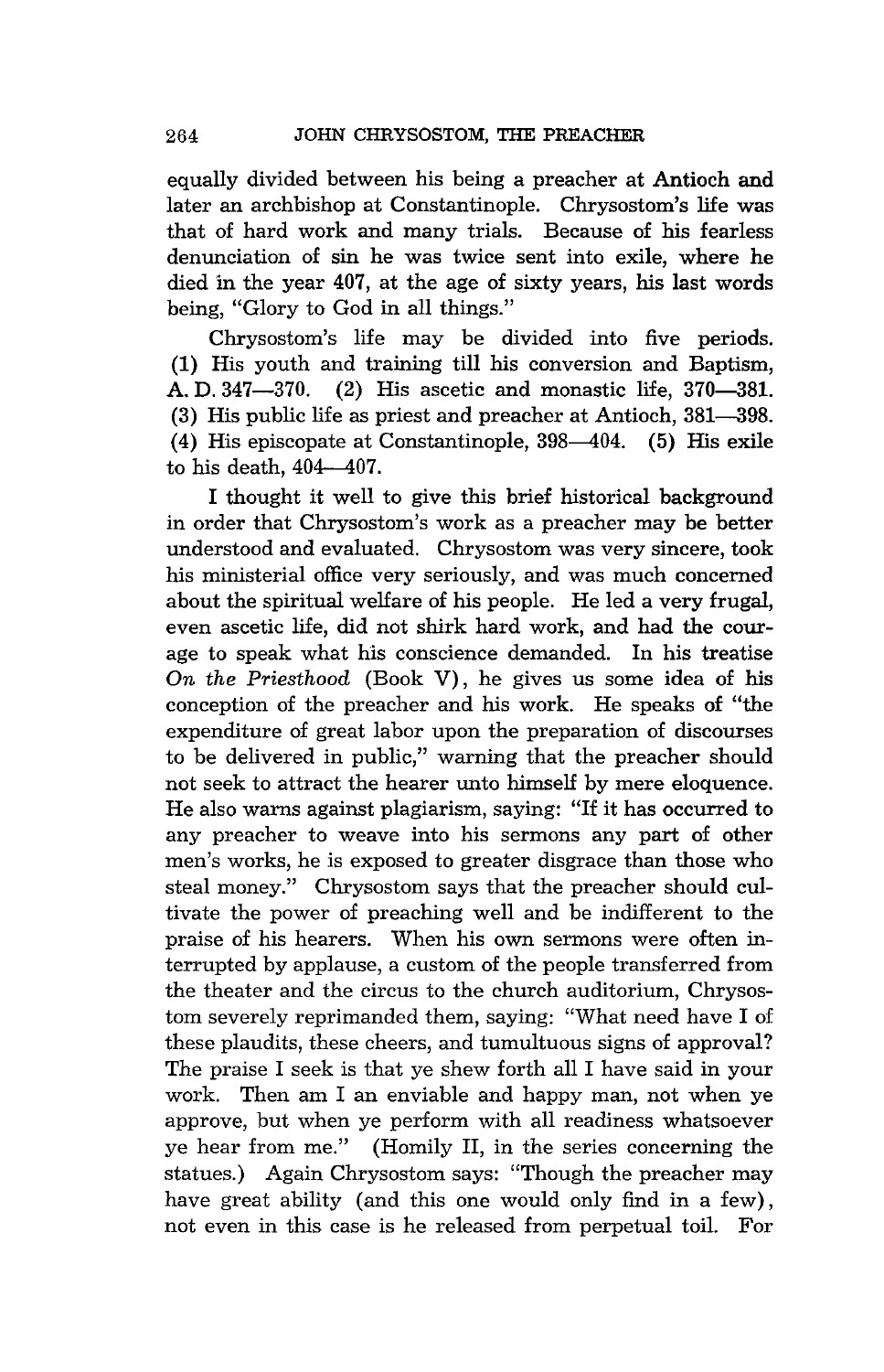since preaching does not come by nature, but by study, suppose a man to reach a high standard of it, this will then forsake him if he does not cultivate his power by constant application and exercise. . .. Let him not even consider the opinion, so erroneous and inartistic, of the outside world. Let, therefore, the man who undertakes the strain of teaching never give heed to the good opinion of the outside world, nor be dejected in soul on account of such persons; but laboring at his sermons so that he may please God." (Philip Schaff, *The Nicene and Post-Nicene Fathers,* IX.)

Chrysostom was a great orator, but not a great preacher. He sometimes used a text, sometimes not. Even when he used a text, he did not as a rule abide by it. We, of course, do not judge him according to the present accepted standards of homiletics, for our formal way of preaching was not the custom at that time nor even up to the time of the Reformation. The sermon was given in the form of a homily. Yet a homily should preach a text and develop a unit thought and should have logical progression of thought. All of this is missing in the homilies of Chrysostom; his sermons often are merely a rambling religious discourse. Whatever came to his mind while he was preaching, he spoke though he may not have included that in his previous preparation. He tried to bring about a reform in the life of the people by preaching the Law to them. As a rule, he had little or no Gospel in his sermons. He denounced sin most vehemently, but did not show his hearers how to get rid of the curse of sin nor what should prompt a Christian to lead a godly life. He preached six sermons on repentance without ever telling what repentance is. He spoke of faith without telling what saving faith is. Clear statements on the atonement are hard to find in his sermons. He preached work-righteousness and other false doctrines of his time. What I have read of his sermons compels me to agree with Dargan's estimate of Chrysostom as a preacher. "Chrysostom's faults as a preacher were neither few nor little. As great a man as he will have great faults as well as great excellences. His best work is marred by the oriental intensity and exaggeration, in feeling, in thought, in language. The overmuch was his snare. In theology, while he was true to the Athanasian orthodoxy [?J, he did not escape the errors of his age and race. He overpraises alms,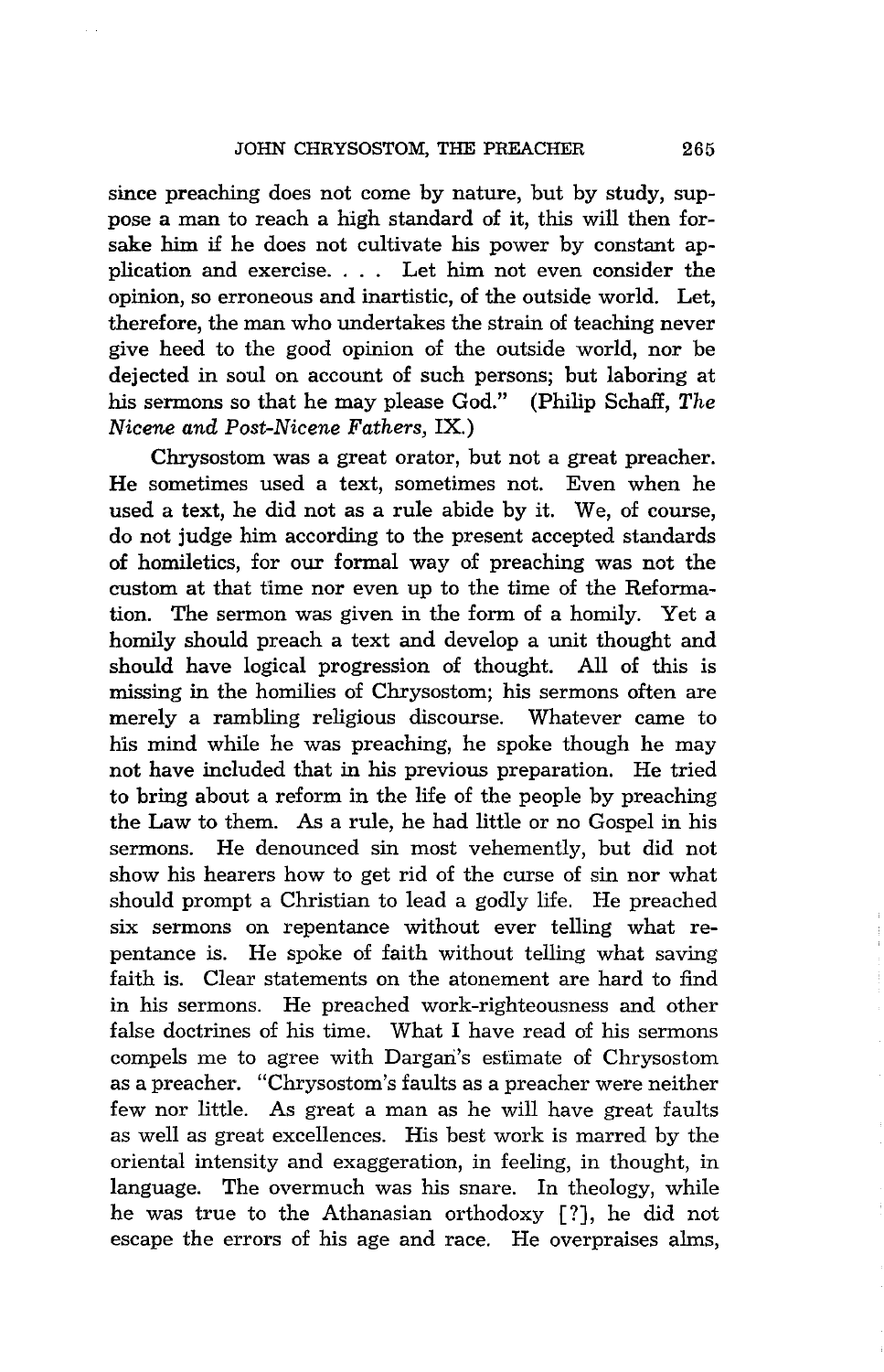### 266 JOHN CHRYSOSTOM, THE PREACHER

celibacy, monasticism, as meritorious works. His view of sin and its remedy is more moral than evangelical. Strong tendency toward the worship of Mary and the saints appears. Also there is the sacerdotal view of the ordinances. In brief, he did not rise above the doctrinal errors current in his day. In his preaching itself there is often loose and forced interpretation of Scripture. Sometimes he doesn't take a text at all, and almost never confines himself to it. While he does not allegorize after the Origenistic fashion, he does not mind twisting a passage to fit his homiletical needs. In the structure of his discourses he is often loose, fond of digressions and sallies, sometimes getting back to his point and sometimes not. In style he is often too familiar, too prolix and repetitious. But serious as such faults are, they serve in a case like his to set off great virtues, and also to check the undue admiration we may be disposed to indulge. John Chrysostom had from early childhood a deep, sincere, and pure religious character. Piety, earnestness, sincerity, and self-sacrifice were realities with him. Splendid courage, even if it did sometimes approach bravado, was his. He feared not empress, nor people, nor his evil-minded brethren. He spoke the truth [as he saw it] no matter whom it might hit. Fidelity to duty as he saw it animated him in all his work." *(A History* of *Preaching, I.)* 

A few excerpts taken from some of the one thousand published sermons of Chrysostom will put the reader somewhat in a position to form his own judgment. In a homily on "Resisting the Temptation of the Devil," Chrysostom says: "See we have shewn five ways of repentance: first, the condemnation of sins; next, the forgiveness of our neighbours' sins; third, that which comes of prayer; fourth, that which comes of almsgiving; fifth, that which comes of humility. Do not thou, then, be lazy; but walk in all these day by day." In another homily on the same subject: "On this account God places together servants and servants in order that the one set may judge the other, and that some being judged by the others may not be able for the future to accuse the master. On this account, He saith, 'The Son of Man cometh in the glory of His Father.' See the equality of the glory: He does not say in glory like to the glory of the Father, but in the glory of the Father, and will gather together all the nations. Terrible is the tribunal: terrible to the sinful and accountable ...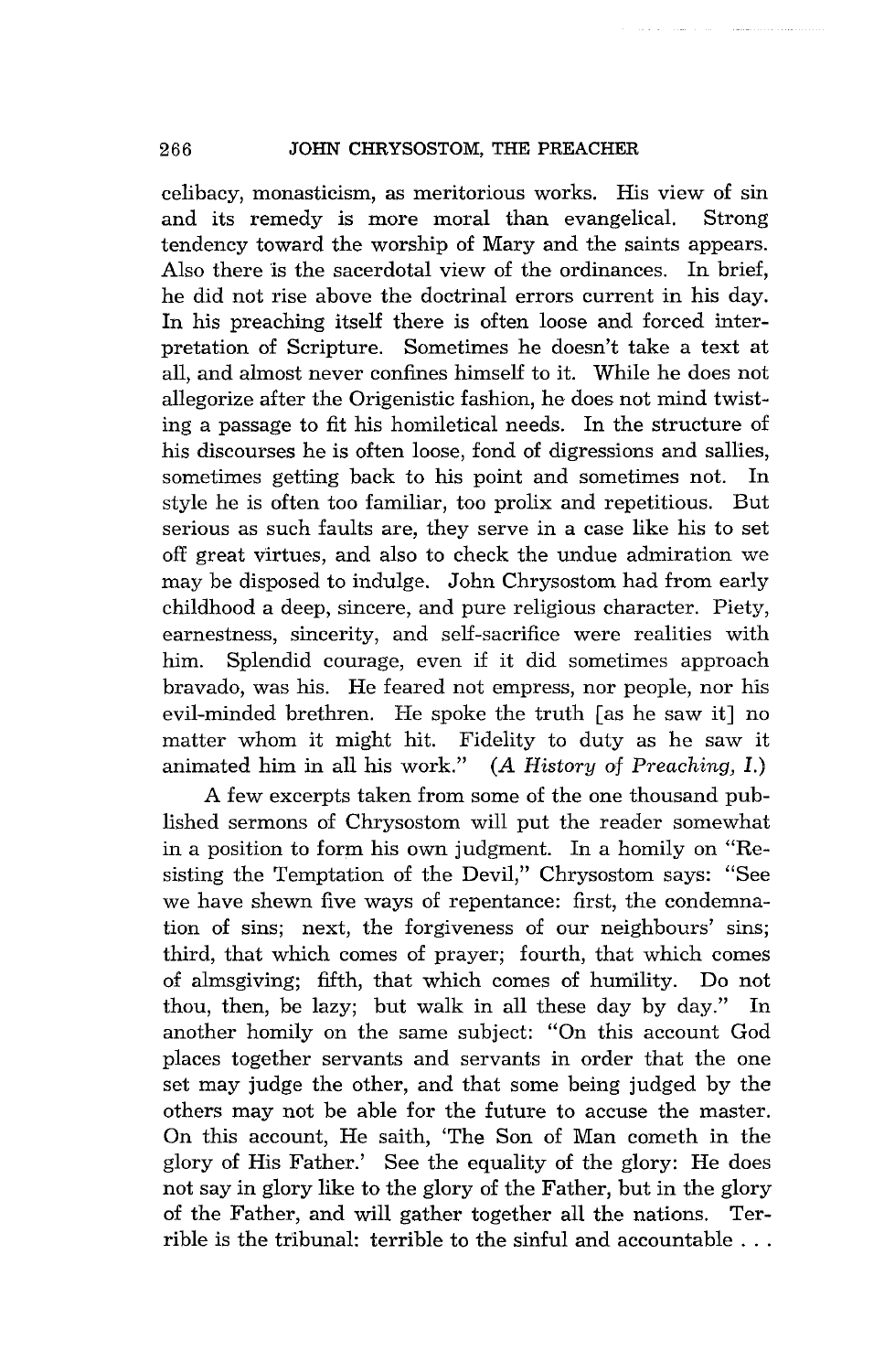since to those who are conscious to themselves of good works, it is desirable and mild." And: "Come and let us bring our discourse to another example for thy benefit. There were ten virgins He says. Here again there are purposes which are upright and purposes which are sinful, in order that thou may est see side by side both the sins of the one and the good works of the others. For the comparison makes these things the plainer. And these and those were virgins; and these were five, and also those. All awaited the bridegroom. How, then, did some enter in, and others did not enter *in?* Because some indeed were churlish, and others were gentle and loving."

Chrysostom had to contend with false teachers even as we do today. He preached a sermon against the Marcionists and the Manichaeans, who denied the humanity of Christ. Among other things, he said: "The doctrine of the incarnation was very hard to receive. For the exceeding measure of His loving-kindness and the magnitude of His condescension were full of awe and needed much preparation to be accepted. For consider what a great thing it was to hear and to learn that God, the Ineffable, the Incorruptible, the Unintelligible, the Invisible, the Incomprehensible, in whose hand are the ends of the earth (Ps. 95: 4), who looketh upon the earth, and causeth it to tremble, who toucheth the mountains, and maketh them smoke (Ps. 104: 32), the weight of whose condescension not even the Cherubim were able to bear but veiled their faces by the shelter of their wings, that this God who surpasses all understanding, and baffles all calculation, having passed by angels, archangels, and all the spiritual powers above, deigned to become man, and to take flesh formed of earth and clay, and entered the womb of a virgin, and be borne there the space of nine months, and be nourished with milk, and suffer all things to which man is liable. Inasmuch, then, as that which was to happen was so strange as to be disbelieved by many even when it had taken place, He first of all sends prophets beforehand, announcing this very fact. For instance the patriarch predicted it, saying: 'Thou didst spring from a tender shoot, my son; thou didst lie down and slumber as a lion' (Gen. 49: 9); and Esaias, saying: 'Behold the Virgin shall conceive and bear a son, and they shall call His name Emmanuel' (Is. 7:14).... But these proofs alone did not suffice, but even when He had come, lest what had taken place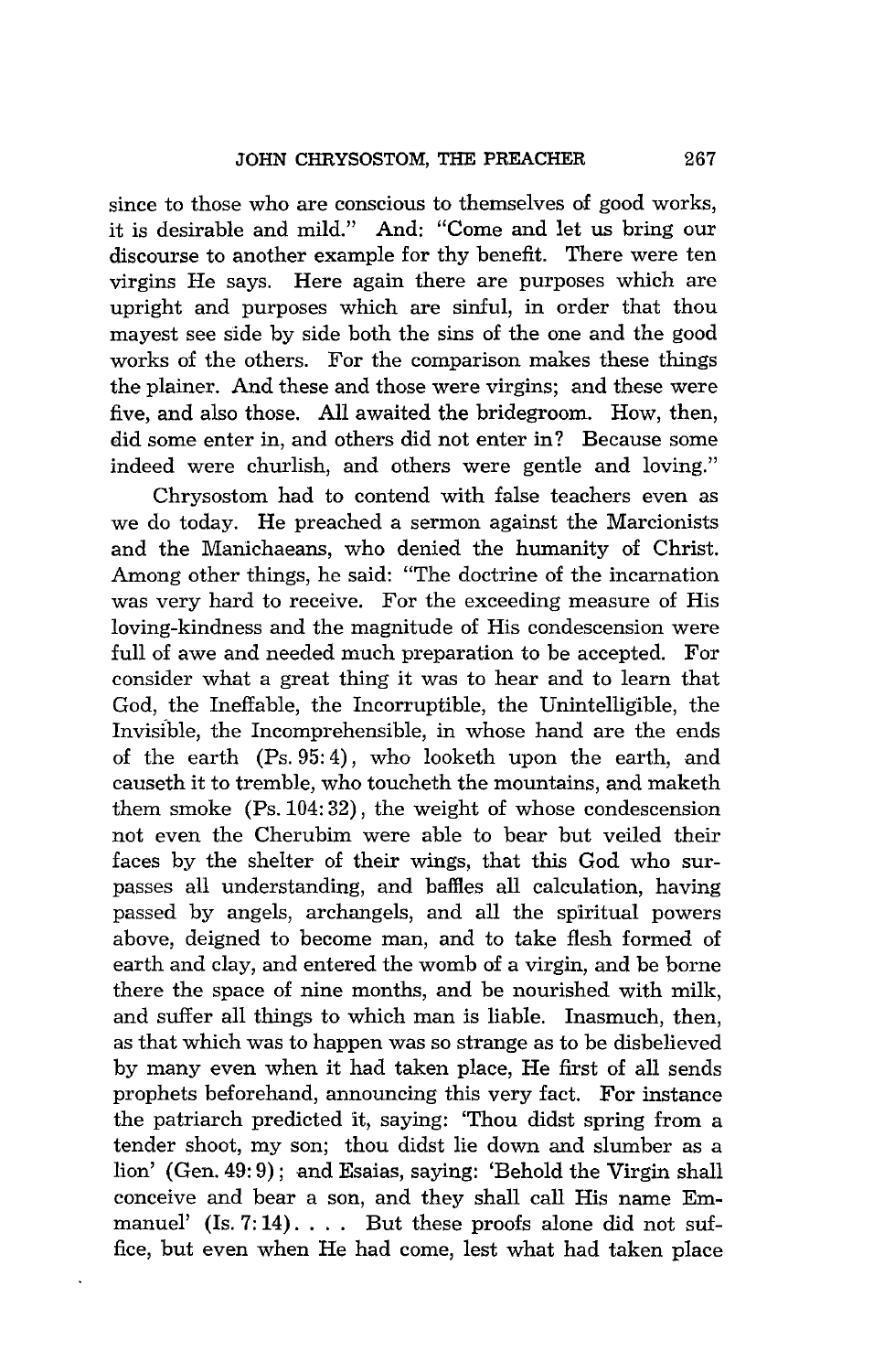should be deemed an illusion, He warranted the fact not only by the sight but by duration of time and by passing through all the phases incident to man. . .. If, then, after all these things have taken place, the wicked mouth of the devil, speaking through Marcion of Pontus, and Valentinus, and Manichaeus of Persia, and many more heretics, has attempted to overthrow the doctrine of the incarnation and has vented a diabolical utterance, declaring that He did not become flesh, nor was clothed with it, but that this was mere fancy, and illusion, a piece of acting and pretence, although the suffer-Ings, the death, the burial, the thirst, cry aloud against this teaching." One would expect that Chrysostom in this sermon would have shown the purpose and the necessity of the Son of God's assuming our human nature; but instead of doing this, he continues: "This is one consideration, but there is another no less important. And what is this? Christ having come to earth wished to instruct men 'in all virtue: now the instructor teaches not only by word, but also by deed: for this is the teacher's best method of teaching." In this sermon he also speaks of "the undefiled nature of Mary." In the sermon he has sixty-seven Scripture references, and seven times he refers to his text.

Chrysostom's oratorical ability is said to have reached its zenith in his homllies preached at the time of the Riot of the Statues. In his second homily in this series, taking as his text 1 Tim. 6: 17, he preached against covetousness. Among other things, he said: "That we may live then securely, the sources of our existence have been made common. On the other hand, to the end that we may have an opportunity of gaining crowns and good report, property has not been made common; in order that hating covetousness, and following after righteousness, and freely bestowing our goods upon the poor, we may by this method obtain a certain kind of relief for our sins. God hath made thee rich, why makest thou thyself poor? He hath made thee rich that thou mayest assist the needy; that thou mayest have release of thine own sins, by liberality to others. He hath given thee money, not that thou mayest shut it up for thy destruction, but that thou mayest pour it forth for thy salvation." This is about as close as he comes to calling the people to repentance.

Chrysostom's legalistic procedure can be learned from